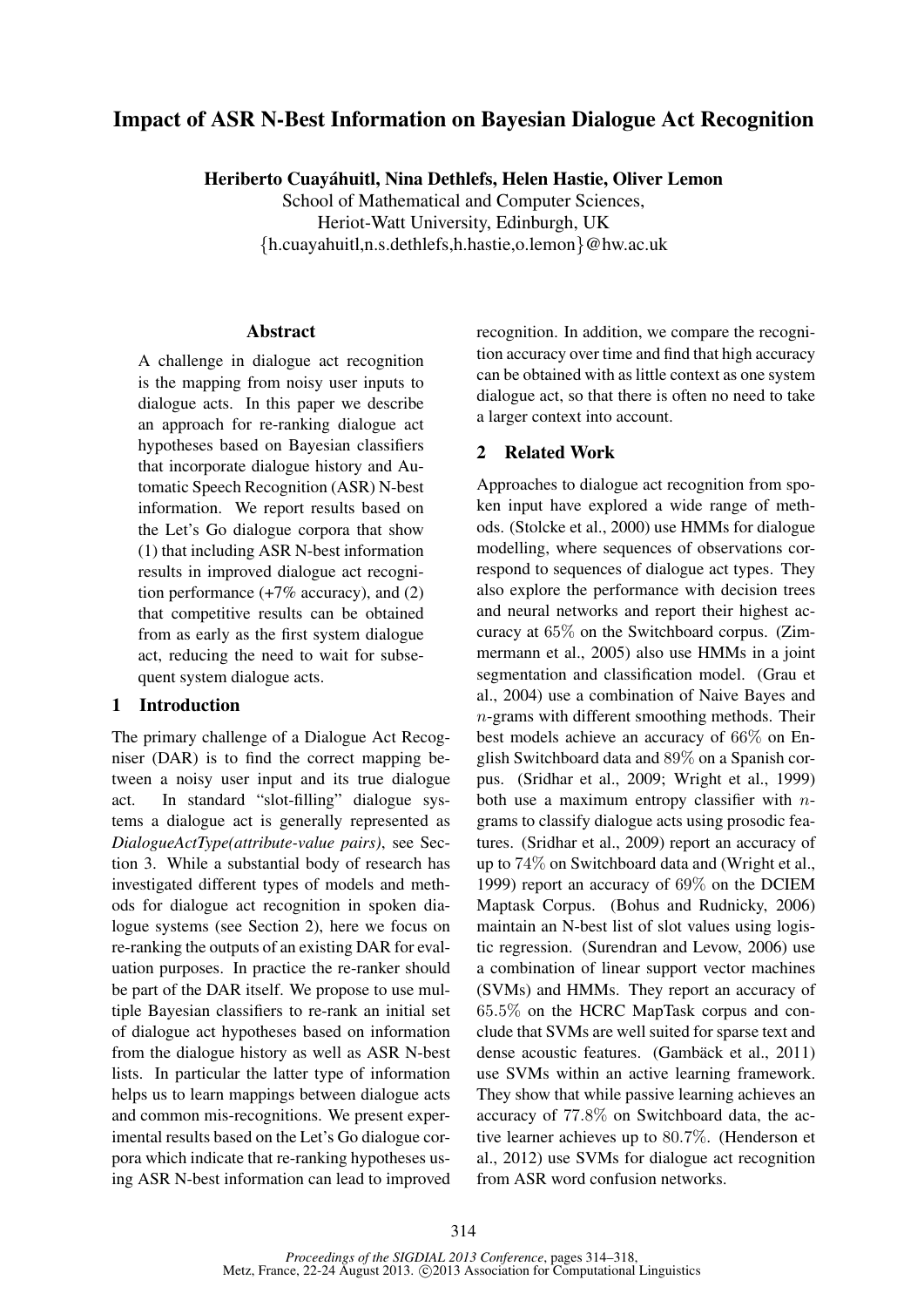

Figure 1: *Pipeline architecture for dialogue act recognition and re-ranking component. Here, the input is a list of dialogue acts with confidence scores, and the output is the same list of dialogue acts but with recomputed confidence scores. A dialogue act is represented as DialogueActType(attribute-value pairs).*

Several authors have presented evidence in favour of Bayesian methods. (Keizer and op den Akker, 2007) have shown that Bayesian DARs can outperform baseline classifiers such as decision trees. More generally, (Ng and Jordan, 2001) show that generative classifiers (e.g. Naive Bayes) reach their asymptotic error faster than discriminative ones. As a consequence, generative classifiers are less data intensive than discriminative ones.

In addition, several authors have investigated dialogue belief tracking. While our approach is related to belief tracking, we focus here on spoken language understanding under uncertainty rather than estimating user goals. (Williams, 2007; Thomson et al., 2008) use approximate inference to improve the scalability of Bayes nets for belief tracking and (Lison, 2012) presents work on improving their scalability through abstraction. (Mehta et al., 2010) model user intentions through the use of probabilistic ontology trees.

Bayes nets have also been applied to other dialogue-related tasks, such as surface realisation within dialogue (Dethlefs and Cuayahuitl, ´ 2011) or multi-modal dialogue act recognition (Cuayáhuitl and Kruijff-Korbayová, 2011). In the following, we will explore a dialogue act recognition technique based on multiple Bayesian classifiers and show that re-ranking with ASR N-best information can improve recognition performance.

## 3 Re-Ranking Dialogue Acts Using Multiple Bayesian Networks

Figure 1 shows an illustration of our dialogue act re-ranker within a pipeline architecture. Here, processing begins with the user's speech being interpreted by a speech recogniser, which produces a first N-best list of hypotheses. These hypotheses are subsequently passed on and interpreted by a dialogue act recogniser, which in our case is represented by the Let's Go parser. The parser produces a first set of dialogue act hypotheses, based on which our re-ranker becomes active. A full

dialogue act in our scenario consists of three elements: dialogue act types, attributes (or slots), and slot values. An example dialogue act is *inform(from=Pittsburgh Downtown)*. The dialogue act re-ranker thus receives a list of hypotheses in the specified form (triples) from its preceding module (a DAR or in our case the Let's Go parser) and its task is to generate confidence scores that approximate true label (i.e. the dialogue act really spoken by a user) as closely as possible.

We address this task by using multiple Bayesian classifiers: one for classifying a dialogue act type, one for classifying a set of slots, and the rest for classifying slot values. The use of multiple classifiers is beneficial for scalability purposes; for example, assuming 10 dialogue act types, 10 slots, 10 values per slot, and no other dialogue context results in a joint distribution of  $10^{11}$  parameters. Since a typical dialogue system is required to model even larger joint distributions, our adopted approach is to factorize them into multiple independent Bayesian networks (with combined outputs). A multiple classifier system is a powerful solution to complex classification problems involving a large set of inputs and outputs. This approach not only decreases training time but has also been shown to increase the performance of classification (Tax et al., 2000).

A Bayesian Network (BN) models a joint probability distribution over a set of random variables and their dependencies, see (Bishop, 2006) for an introduction to BNs. Our motivation for using multiple BNs is to incorporate a fairly rich dialogue context in terms of what the system and user said at lexical and semantic levels. In contrast, using a single BN for all slots with rich dialogue context faces scalability issues, especially for slots with large numbers of domain values, and is therefore not an attractive option. We denote our set of Bayesian classifiers as  $\lambda$  =  $\{\lambda^{dat}, \lambda^{att}, ..., \lambda^{val(i)}\}$ , where BN  $\lambda^{dat}$  is used to rank dialogue act types, BN  $\lambda^{att}$  is used to rank attributes, and the other BNs  $(\lambda^{val(i)})$  are used to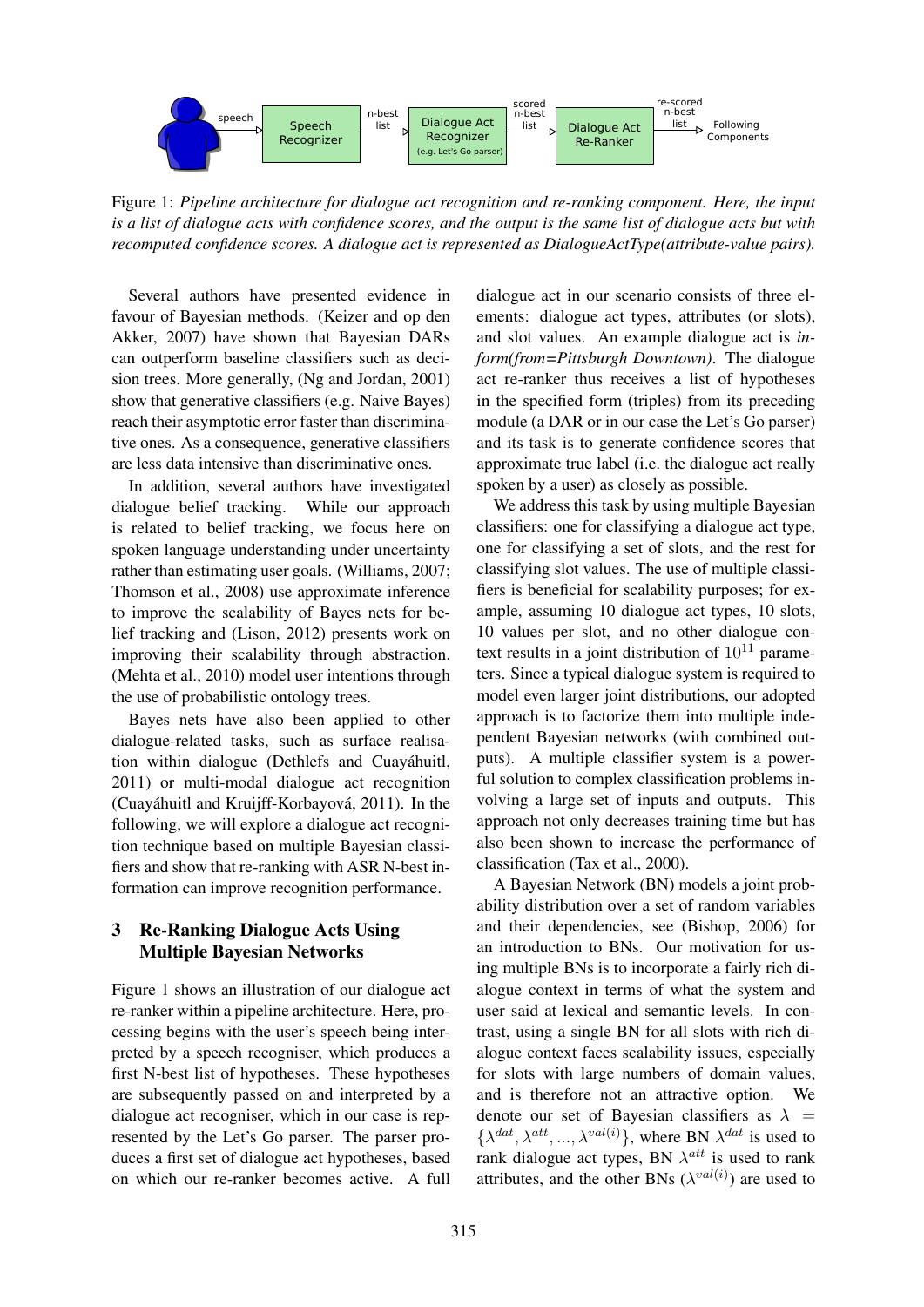rank values for each slot i. The score of a user dialogue act  $( $d, a, v>$ ) is computed as:$ 

$$
P(d, a, v) = \frac{1}{Z} \prod P(d|pa_d) P(a|pa_a) P(v|pa_v),
$$

where  $d$  is a dialogue act type,  $a$  is an attribute (or slot), v is a slot value,  $pa<sub>x</sub>$  is a parent random variable, and  $Z$  is a normalising constant. This implies that the score of a dialogue act is the product of probabilities of dialogue act type and slot-value pairs. For dialogue acts including multiple slotvalue pairs, the product above can be extended accordingly. The best and highest ranked hypothesis (from space  $H$ ) can be obtained according to:

$$
\langle d, a, v \rangle^* = \arg \max_{\langle d, a, v \rangle \in \mathcal{H}} P(d, a, v).
$$

In the following, we describe our experimental setting. Here, the structure and parameters of our classifiers will be estimated from a corpus of spoken dialogues, and we will use the equations above for re-ranking user dialogue acts. Finally, we report results comparing Bayesian classifiers that make use of ASR N-best information and dialogue context against Bayesian classifiers that make predictions based on the dialogue context alone.

### 4 Experiments and Results

#### 4.1 Data

Our experiments are based on the Let's Go corpus (Raux et al., 2005). Let's Go contains recorded interactions between a spoken dialogue system and human users who make enquiries about the bus schedule in Pittsburgh. Dialogues are driven by system-initiative and query the user sequentially for five slots: *an optional bus route, a departure place, a destination, a desired travel date,* and *a desired travel time*. Each slot needs to be explicitly (or implicity) confirmed by the user. Our analyses are based on a subset of this data set containing 779 dialogues with 7275 turns, collected in the Summer of 2010. From these dialogues, we used 70% for training our classifiers and the rest for testing (with 100 random splits). Briefly, this data set contains 12 system dialogue act types<sup>1</sup>, 11 user dialogue act types<sup>2</sup>, and 5 main slots with variations<sup>3</sup>. The number of slot values ranges between



Figure 2: *Bayesian network for probabilistic reasoning of locations (variable "from desc"), which incorporates ASR N-best information in the variable"from desc nbest" and dialogue history information in the remaining random variables.*

 $10^2$  and  $10^3$  so that the combination of all possible dialogue act types, attributes and values leads to large amounts of triplets. While the majority of user inputs contain one user dialogue act, the average number of system dialogue acts per turn is 4.2. Note that for the user dialogue act types, we also model *silence* explicitly. This is often not considered in dialogue act recognisers: since the ASR will always try to recognise something out of any input (even background noise), typical dialogue act recognisers will then try to map the ASR output onto a semantic interpretation.

### 4.2 Bayesian Networks

We trained our Bayesian networks in a supervised learning manner and used 43 discrete features (or random variables) plus a class label (also discrete). The feature set is described by three main subsets: 25 system-utterance-level binary features $4$  derived from the system dialogue  $act(s)$  in the last turn; 17 user-utterance-level binary features<sup>5</sup> derived from (a) what the user heard prior to the current turn, or (b) what keywords the system recognised in its

<sup>&</sup>lt;sup>1</sup>ack, cant help, example, expl\_conf, go back, hello, impl\_conf, more buses, request, restart, schedule, sorry.

<sup>&</sup>lt;sup>2</sup>affirm, bye, go back, inform, negate, next bus, prevbus, repeat, restart, silence, tellchoices.

<sup>&</sup>lt;sup>3</sup>date.absday, date.abmonth, date.day, date.relweek, from, route, time.ampm, time.arriveleave, time.hour, time.minute, time.rel, to.

<sup>4</sup> System utterance features: heardAck, heardCantHelp, heardExample, heardExplConf, heardGoBackDAT, heard-Hello, heardImplConf, heardMoreBuses, heardRequest, heardRestartDAT, heardSchedule, heardSorry, heardDate, heardFrom, heardRoute, heardTime, heardTo, heardNext. heardPrevious, heardGoBack, heardChoices, heardRestart, heardRepeat, heardDontKnow, lastSystemDialActType.

<sup>5</sup>User utterance features: hasRoute, hasFrom, hasTo, has-Date, hasTime, hasYes, hasNo, hasNext, hasPrevious, has-GoBack, hasChoices, hasRestart, hasRepeat, hasDontKnow, hasBye, hasNothing, duration in secs. (values=0,1,2,3,4,>5).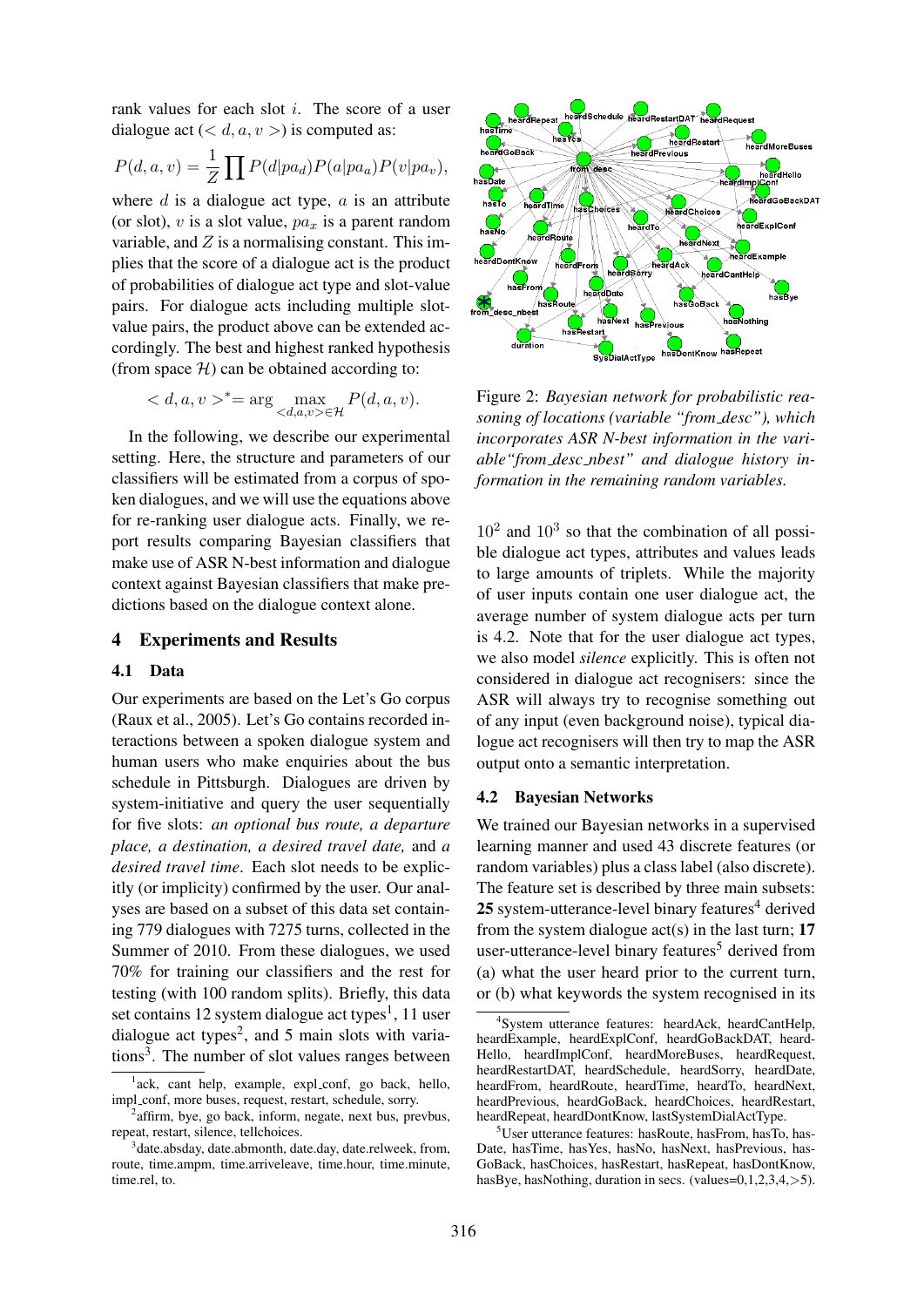list of speech recognition hypotheses; and 1 wordlevel non-binary feature (\* nbest) corresponding to the slot values in the ASR N-best lists.

Figure 2 shows the Bayes net corresponding to the classifier used to rank location names. The random variable *from desc* is the class label, the random variable *from desc nbest* (marked with an asterisk) incorporates slot values from the ASR N-best lists, and the remaining variables model dialogue history context. The structure of our Bayesian classifiers were derived from the K2 algorithm<sup>6</sup>, and their parameters were derived from maximum likelihood estimation. In addition, we performed probabilistic inference using the Junction tree algorithm<sup>7</sup>. Based on these data and tools, we trained 14 Bayesian classifiers: one for scoring dialogue act types, one for scoring attributes (slots), and the rest for scoring slot values.

### 4.3 Experimental Results

We compared 7 different dialogue act recognisers in terms of classification accuracy. The comparison was made against gold standard data from a human-labelled corpus. (Semi-Random) is a recogniser choosing a random dialogue act from the Let's Go N-best parsing hypotheses. (Inc<sub>i</sub>) is our proposed approach considering a context of i system dialogue acts, and (Ceiling) is a recogniser choosing the correct dialogue act from the Let's Go N-best parsing hypotheses. The latter was used as a gold standard from manual annotations, which reflects the proportion of correct labels in the Nbest parsing hypotheses.

We also assessed the impact of ASR N-best information on probabilistic inference. To this end, we compared Bayes nets with a focus on the random variable "\* nbest", which in one case contains induced distributions from data and in the other case contains an equal distribution of slot values. Our hypothesis is that the former setting will lead to better performance.

Figure 3 shows the classification accuracy of our dialogue act recognisers. The first point to notice is that the incorporation of ASR N-best information makes an important difference. The performance of recogniser IncK (K being the number of system dialogue acts) is 66.9% without ASR N-best information and 73.9% with ASR Nbest information (the difference is significant<sup>8</sup> at



Figure 3: *Bayesian dialogue act recognisers showing the impact of ASR N-best information.*

 $p < 0.05$ ). The latter represents a substantial improvement over the semi-random baseline (62.9%) and Lets Go dialogue act recognizer (69%), both significant at  $p < 0.05$ . A second point to notice is that the differences between  $Inc_i$  ( $\forall$  i>0) recognisers were not significant. We can say that the use of one system dialogue act as context is as competitive as using a larger set of system dialogue acts. This suggests that dialogue act recognition carried out at early stages (e.g. after the first dialogue act) in an utterance does not degrade recognition performance. The effect is possibly domain-specific and generalisations remain to be investigated.

Generally, we were able to observe that more than half of the errors made by the Bayesian classifiers were due to noise in the environment and caused by the users themselves, which interfered with ASR results. Detecting when users do not convey dialogue acts to the system is therefore still a standing challenge for dialogue act recognition.

### 5 Conclusion and Future Work

We have described a re-ranking approach for user dialogue act recognition. Multiple Bayesian classifiers are used to rank dialogue acts from a set of dialogue history features and ASR N-best information. Applying our approach to the Let's Go data we found the following: (1) that including ASR N-best information results in improved dialogue act recognition performance; and (2) that competitive results can be obtained from as early as the first system dialogue act, reducing the need to include subsequent ones.

Future work includes: (a) a comparison of our

<sup>6</sup>www.cs.waikato.ac.nz/ml/weka/

<sup>7</sup>www.cs.cmu.edu/˜javabayes/Home/

<sup>8</sup>Based on a two-sided Wilcoxon Signed-Rank test.